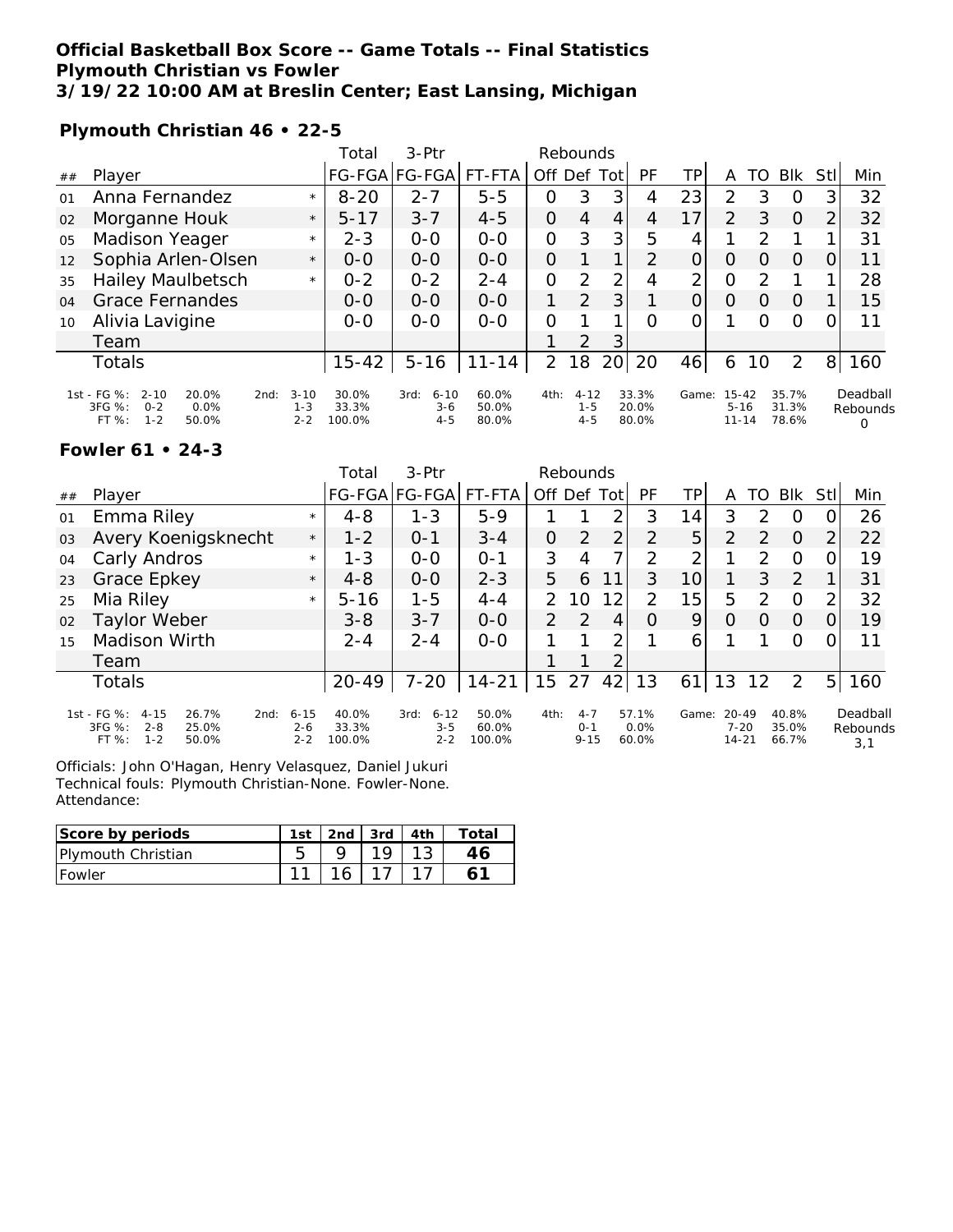## **Plymouth Christian vs Fowler 3/19/22 10:00 AM at Breslin Center; East Lansing, Michigan 1st PERIOD Play-by-Play (Page 1)**

| HOME TEAM: Fowler                     | Time  | Score    |                | Margin VISITORS: Plymouth Christian |
|---------------------------------------|-------|----------|----------------|-------------------------------------|
| REBOUND (DEF) by Avery Koenigsknecht  | 07:30 |          |                | MISSED JUMPER by Anna Fernandez     |
| MISSED JUMPER by Emma Riley           | 07:21 |          |                |                                     |
| REBOUND (OFF) by Grace Epkey          | 07:21 |          |                |                                     |
| GOOD! LAYUP by Grace Epkey [PNT]      | 07:19 | $2 - 0$  | H <sub>2</sub> |                                     |
| FOUL by Avery Koenigsknecht (P1T1)    | 06:56 |          |                |                                     |
|                                       | 06:53 | $2 - 2$  | T <sub>1</sub> | GOOD! LAYUP by Madison Yeager [PNT] |
|                                       | 06:53 |          |                | ASSIST by Morganne Houk             |
|                                       | 06:42 |          |                | FOUL by Morganne Houk (P1T1)        |
| GOOD! LAYUP by Mia Riley [PNT]        | 06:36 | $4 - 2$  | H <sub>2</sub> |                                     |
| ASSIST by Avery Koenigsknecht         | 06:36 |          |                |                                     |
| FOUL by Carly Andros (P1T2)           | 06:16 | $4 - 3$  | H <sub>1</sub> | GOOD! FT SHOT by Hailey Maulbetsch  |
| REBOUND (DEF) by Grace Epkey          | 06:16 |          |                | MISSED FT SHOT by Hailey Maulbetsch |
| <b>TURNOVR by Carly Andros</b>        | 06:00 |          |                |                                     |
|                                       | 05:35 | $4 - 5$  | V <sub>1</sub> | GOOD! JUMPER by Anna Fernandez      |
| GOOD! 3 PTR by Mia Riley              | 05:17 | $7 - 5$  | H <sub>2</sub> |                                     |
| <b>ASSIST by Emma Riley</b>           | 05:17 |          |                |                                     |
| REBOUND (DEF) by Mia Riley            |       |          |                |                                     |
|                                       | 04:53 |          |                | MISSED LAYUP by Morganne Houk       |
| <b>TURNOVR by Grace Epkey</b>         | 04:43 |          |                | STEAL by Hailey Maulbetsch          |
|                                       | 04:38 |          |                | TURNOVR by Anna Fernandez           |
| STEAL by Avery Koenigsknecht          | 04:37 |          |                |                                     |
| MISSED 3 PTR by Emma Riley            | 04:32 |          |                | REBOUND (DEF) by Hailey Maulbetsch  |
| FOUL by Carly Andros (P2T3)           | 04:28 |          |                |                                     |
| SUB IN: Madison Wirth                 | 04:28 |          |                |                                     |
| SUB OUT: Carly Andros                 | 04:28 |          |                |                                     |
| <b>BLOCK by Grace Epkey</b>           | 04:09 |          |                | MISSED JUMPER by Anna Fernandez     |
|                                       | 04:09 |          |                | REBOUND (OFF) by (TEAM)             |
|                                       | 03:59 |          |                | <b>TURNOVR by Madison Yeager</b>    |
| TIMEOUT MEDIA                         | 03:59 |          |                |                                     |
| SUB IN: Taylor Weber                  | 03:59 |          |                | SUB IN : Alivia Lavigine            |
| SUB OUT: Avery Koenigsknecht          | 03:59 |          |                | SUB OUT: Sophia Arlen-Olsen         |
| MISSED LAYUP by Mia Riley             | 03:37 |          |                | REBOUND (DEF) by (TEAM)             |
|                                       | 03:22 |          |                | TURNOVR by Madison Yeager           |
|                                       | 03:10 |          |                | FOUL by Hailey Maulbetsch (P1T2)    |
| MISSED 3 PTR by Mia Riley             | 03:08 |          |                | REBOUND (DEF) by Anna Fernandez     |
| FOUL by Emma Riley (P1T4)             | 03:02 |          |                |                                     |
| REBOUND (DEF) by Mia Riley            | 02:56 |          |                | MISSED 3 PTR by Hailey Maulbetsch   |
| MISSED 3 PTR by Madison Wirth         | 02:42 |          |                |                                     |
| REBOUND (OFF) by Taylor Weber         | 02:42 |          |                |                                     |
| MISSED 3 PTR by Taylor Weber          | 02:26 |          |                | <b>BLOCK by Hailey Maulbetsch</b>   |
| REBOUND (OFF) by Grace Epkey          | 02:23 |          |                |                                     |
| GOOD! 3 PTR by Emma Riley             | 02:20 | $10-5$   | H 5            |                                     |
| <b>ASSIST by Grace Epkey</b>          | 02:20 |          |                |                                     |
| REBOUND (DEF) by Mia Riley            | 02:04 |          |                | MISSED LAYUP by Anna Fernandez      |
| MISSED 3 PTR by Emma Riley            | 01:50 |          |                | REBOUND (DEF) by (TEAM)             |
| SUB IN: Avery Koenigsknecht           | 01:47 |          |                |                                     |
| SUB OUT: Madison Wirth                | 01:47 |          |                |                                     |
| REBOUND (DEF) by Grace Epkey          | 01:32 |          |                | MISSED 3 PTR by Anna Fernandez      |
| MISSED JUMPER by Mia Riley            | 01:23 |          |                |                                     |
| REBOUND (OFF) by Grace Epkey          | 01:23 |          |                |                                     |
| MISSED LAYUP by Grace Epkey           | 01:19 |          |                |                                     |
| REBOUND (OFF) by Grace Epkey          | 01:19 |          |                |                                     |
|                                       | 01:17 |          |                | FOUL by Anna Fernandez (P1T3)       |
| MISSED 3 PTR by Mia Riley             | 01:12 |          |                | REBOUND (DEF) by Anna Fernandez     |
| STEAL by Grace Epkey                  | 00:56 |          |                | TURNOVR by Morganne Houk            |
| MISSED LAYUP by Grace Epkey           | 00:43 |          |                | <b>BLOCK by Madison Yeager</b>      |
|                                       | 00:41 |          |                | REBOUND (DEF) by Hailey Maulbetsch  |
| REBOUND (DEF) by Mia Riley            |       |          |                | MISSED LAYUP by Morganne Houk       |
| GOOD! FT SHOT by Avery Koenigsknecht  | 00:34 |          | H 6            |                                     |
|                                       | 00:28 | $11 - 5$ |                | FOUL by Hailey Maulbetsch (P2T4)    |
| MISSED FT SHOT by Avery Koenigsknecht | 00:28 |          |                | REBOUND (DEF) by Madison Yeager     |
|                                       | 00:28 |          |                | SUB IN: Grace Fernandes             |
|                                       | 00:28 |          |                | SUB OUT: Hailey Maulbetsch          |
|                                       | 00:10 |          |                | MISSED JUMPER by Morganne Houk      |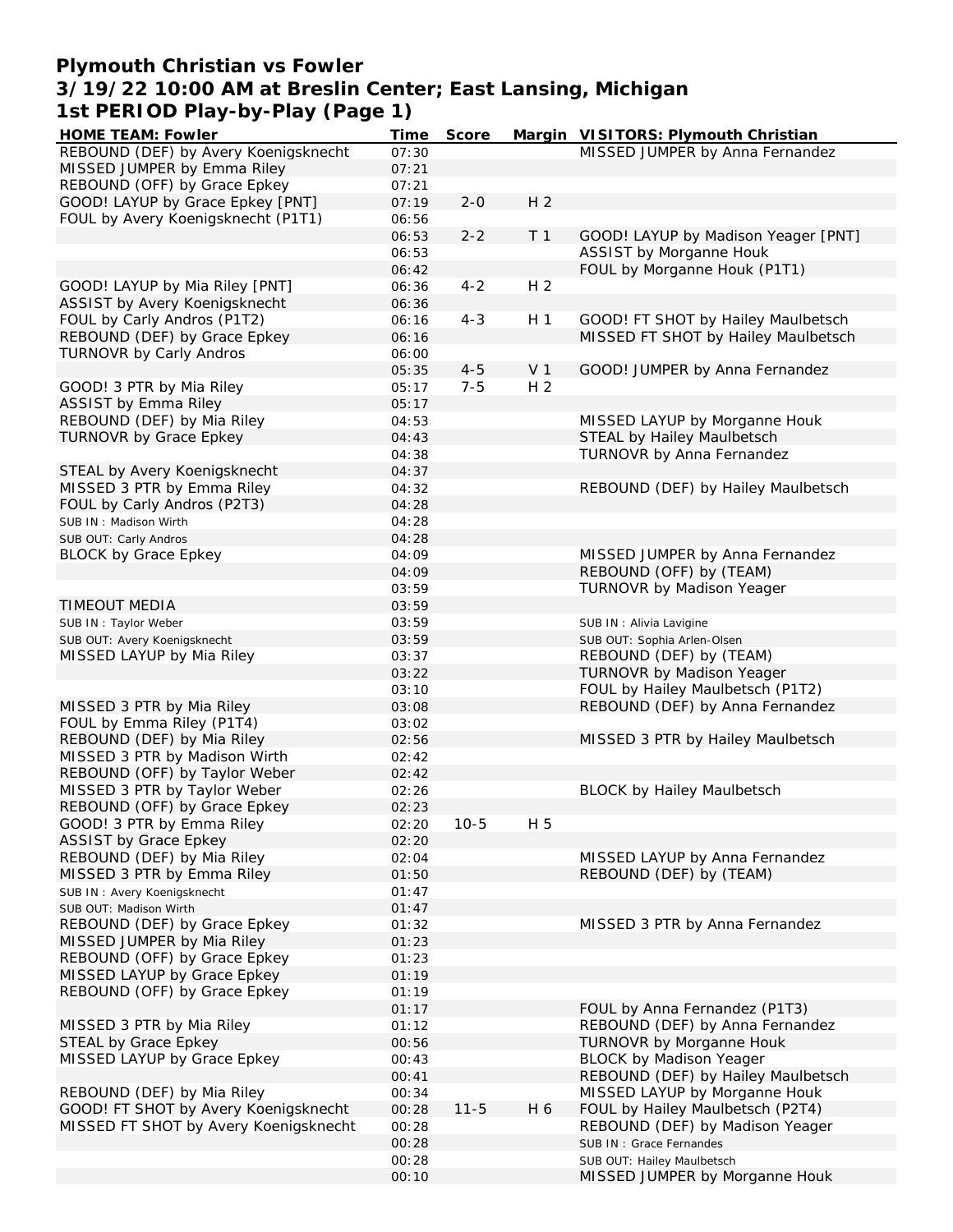# **Plymouth Christian vs Fowler 3/19/22 10:00 AM at Breslin Center; East Lansing, Michigan 1st PERIOD Play-by-Play (Page 2)**

| <b>HOME TEAM: Fowler</b>             | Time  | Score | Margin VISITORS: Plymouth Christian |
|--------------------------------------|-------|-------|-------------------------------------|
| REBOUND (DEF) by Avery Koenigsknecht | 00:10 |       |                                     |
| TURNOVR by Avery Koenigsknecht       | 00:01 |       |                                     |
|                                      | 00:00 |       | STEAL by Anna Fernandez             |
|                                      |       |       |                                     |

Fowler 11, Plymouth Christian 5

|                                              |          | Off | 2nd        | Fast |                  |                         |
|----------------------------------------------|----------|-----|------------|------|------------------|-------------------------|
| 1st period-only Paint T/O Chance Break Bench |          |     |            |      |                  |                         |
| Plymouth Christian 2 2 0                     |          |     |            | ()   | $\left( \right)$ | Score tied - 1 time.    |
| Fowler                                       | $\sim$ 4 |     | $0\quad 5$ | . O  | $\left( \right)$ | Lead changed - 2 times. |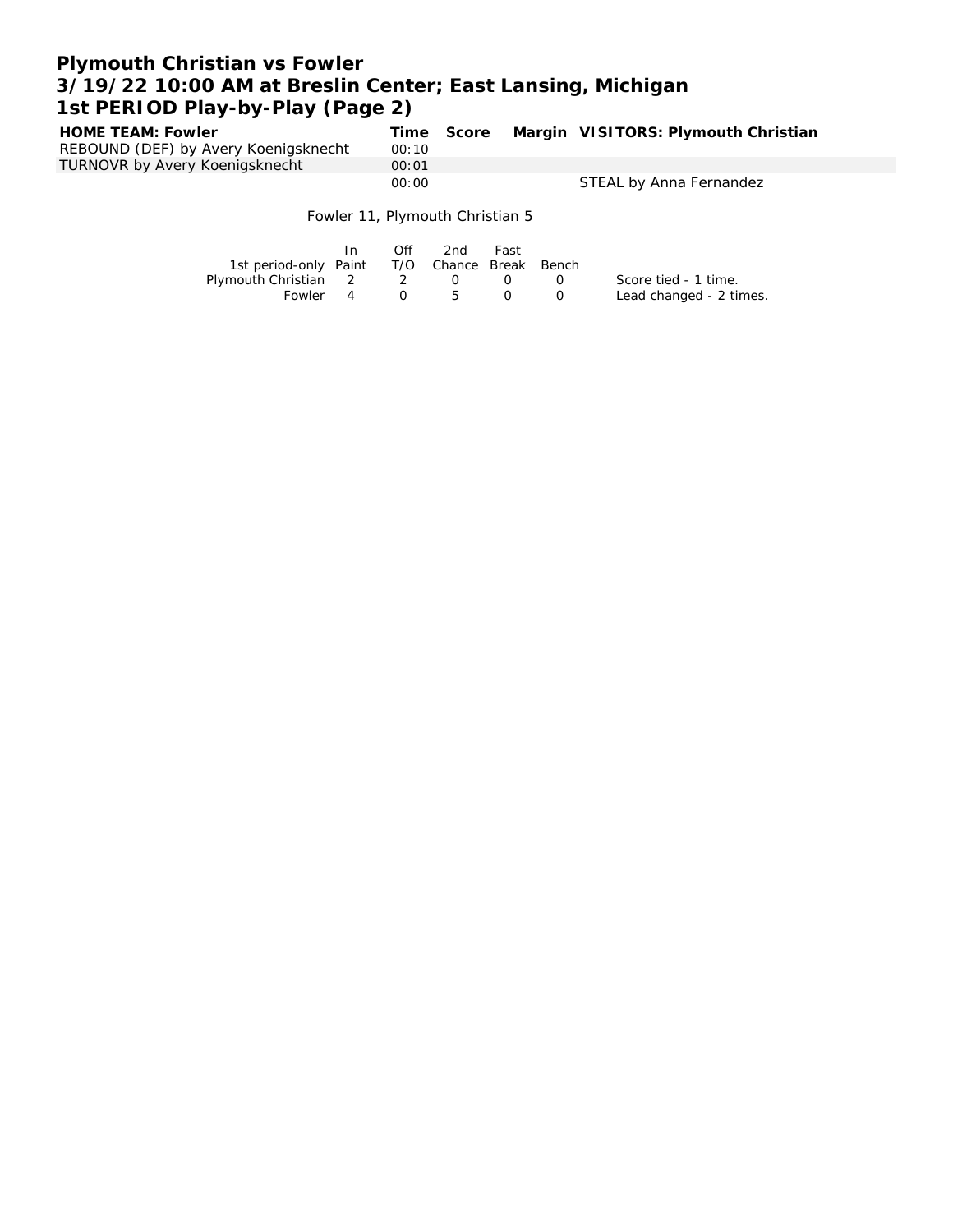## **Plymouth Christian vs Fowler 3/19/22 10:00 AM at Breslin Center; East Lansing, Michigan 2nd PERIOD Play-by-Play (Page 1)**

| <b>HOME TEAM: Fowler</b>          | Time  | Score     |      | Margin VISITORS: Plymouth Christian   |
|-----------------------------------|-------|-----------|------|---------------------------------------|
| SUB IN: Taylor Weber              | 08:00 |           |      |                                       |
| SUB IN: Madison Wirth             | 08:00 |           |      |                                       |
| SUB OUT: Avery Koenigsknecht      | 08:00 |           |      |                                       |
| SUB OUT: Carly Andros             | 08:00 |           |      |                                       |
| FOUL by Grace Epkey (P1T5)        | 07:42 | $11 - 6$  | H 5  | GOOD! FT SHOT by Morganne Houk        |
|                                   | 07:42 | $11 - 7$  | H 4  | GOOD! FT SHOT by Morganne Houk        |
|                                   | 07:42 |           |      | SUB IN: Grace Fernandes               |
|                                   | 07:42 |           |      | SUB OUT: Sophia Arlen-Olsen           |
| GOOD! 3 PTR by Taylor Weber       | 07:24 | $14 - 7$  | H 7  |                                       |
| ASSIST by Madison Wirth           | 07:24 |           |      |                                       |
| REBOUND (DEF) by Mia Riley        | 07:09 |           |      | MISSED LAYUP by Anna Fernandez        |
| GOOD! LAYUP by Mia Riley [PNT]    | 06:48 | $16 - 7$  | H 9  |                                       |
| ASSIST by Emma Riley              | 06:48 |           |      |                                       |
|                                   | 06:35 |           |      | <b>TIMEOUT TEAM</b>                   |
|                                   | 06:26 |           |      | TURNOVR by Morganne Houk              |
| STEAL by Mia Riley                | 06:25 |           |      |                                       |
| MISSED JUMPER by Mia Riley        | 06:21 |           |      |                                       |
| REBOUND (OFF) by Madison Wirth    | 06:21 |           |      |                                       |
| MISSED JUMPER by Grace Epkey      | 06:17 |           |      | REBOUND (DEF) by Anna Fernandez       |
|                                   | 06:06 |           |      | FOUL by Anna Fernandez (P2T5)         |
|                                   | 06:06 |           |      | TURNOVR by Anna Fernandez             |
| MISSED LAYUP by Grace Epkey       | 05:54 |           |      |                                       |
| REBOUND (OFF) by Grace Epkey      | 05:54 |           |      |                                       |
|                                   | 05:45 |           |      | FOUL by Hailey Maulbetsch (P3T6)      |
| MISSED 3 PTR by Mia Riley         | 05:39 |           |      | REBOUND (DEF) by Madison Yeager       |
|                                   | 05:25 | $16 - 10$ | H 6  | GOOD! 3 PTR by Anna Fernandez         |
| MISSED 3 PTR by Madison Wirth     | 05:05 |           |      | REBOUND (DEF) by Grace Fernandes      |
|                                   | 04:55 | $16 - 12$ | H 4  | GOOD! LAYUP by Morganne Houk [FB/PNT] |
| GOOD! JUMPER by Grace Epkey [PNT] | 04:41 | $18 - 12$ | H 6  |                                       |
| <b>ASSIST by Emma Riley</b>       | 04:41 |           |      |                                       |
|                                   | 04:25 | $18 - 14$ | H 4  | GOOD! LAYUP by Anna Fernandez [PNT]   |
| MISSED LAYUP by Emma Riley        | 04:02 |           |      |                                       |
| REBOUND (OFF) by (TEAM)           | 04:02 |           |      |                                       |
| SUB IN: Avery Koenigsknecht       | 04:00 |           |      | SUB IN: Sophia Arlen-Olsen            |
| SUB OUT: Madison Wirth            | 04:00 |           |      | SUB OUT: Hailey Maulbetsch            |
| MISSED 3 PTR by Taylor Weber      | 03:54 |           |      | REBOUND (DEF) by Sophia Arlen-Olsen   |
| REBOUND (DEF) by Taylor Weber     | 03:43 |           |      | MISSED 3 PTR by Anna Fernandez        |
| MISSED JUMPER by Mia Riley        | 03:30 |           |      | REBOUND (DEF) by Morganne Houk        |
| REBOUND (DEF) by (TEAM)           | 03:19 |           |      | MISSED LAYUP by Morganne Houk         |
| TIMEOUT MEDIA                     | 03:18 |           |      |                                       |
| <b>TURNOVR by Grace Epkey</b>     | 03:04 |           |      |                                       |
| REBOUND (DEF) by Taylor Weber     | 02:34 |           |      | MISSED JUMPER by Anna Fernandez       |
| GOOD! 3 PTR by Taylor Weber       | 02:21 | $21 - 14$ | H 7  |                                       |
| ASSIST by Mia Riley               | 02:21 |           |      |                                       |
|                                   | 01:52 |           |      | TURNOVR by Morganne Houk              |
| MISSED 3 PTR by Taylor Weber      | 01:40 |           |      |                                       |
| REBOUND (OFF) by Mia Riley        | 01:40 |           |      |                                       |
| GOOD! FT SHOT by Mia Riley        | 01:37 | $22 - 14$ | H 8  | FOUL by Grace Fernandes (P1T7)        |
| GOOD! FT SHOT by Mia Riley        | 01:37 | $23 - 14$ | H 9  |                                       |
| REBOUND (DEF) by Grace Epkey      | 01:09 |           |      | MISSED LAYUP by Morganne Houk         |
| GOOD! LAYUP by Mia Riley [PNT]    | 00:53 | $25 - 14$ | H 11 |                                       |
| REBOUND (DEF) by Mia Riley        | 00:27 |           |      | MISSED 3 PTR by Morganne Houk         |
| GOOD! LAYUP by Grace Epkey [PNT]  | 00:14 | $27 - 14$ | H 13 |                                       |
| ASSIST by Avery Koenigsknecht     | 00:14 |           |      |                                       |
| REBOUND (DEF) by (DEADBALL)       | 00:00 |           |      | MISSED JUMPER by Morganne Houk        |
|                                   |       |           |      |                                       |

Fowler 27, Plymouth Christian 14

|                                              | Off | 2nd            | Fast |                 |                         |
|----------------------------------------------|-----|----------------|------|-----------------|-------------------------|
| 2nd period-only Paint T/O Chance Break Bench |     |                |      |                 |                         |
| Plymouth Christian 4 0 0 2                   |     |                |      | $\cap$          | Score tied - 0 times.   |
|                                              |     | Fowler 8 2 2 0 |      | $6\overline{6}$ | Lead changed - 0 times. |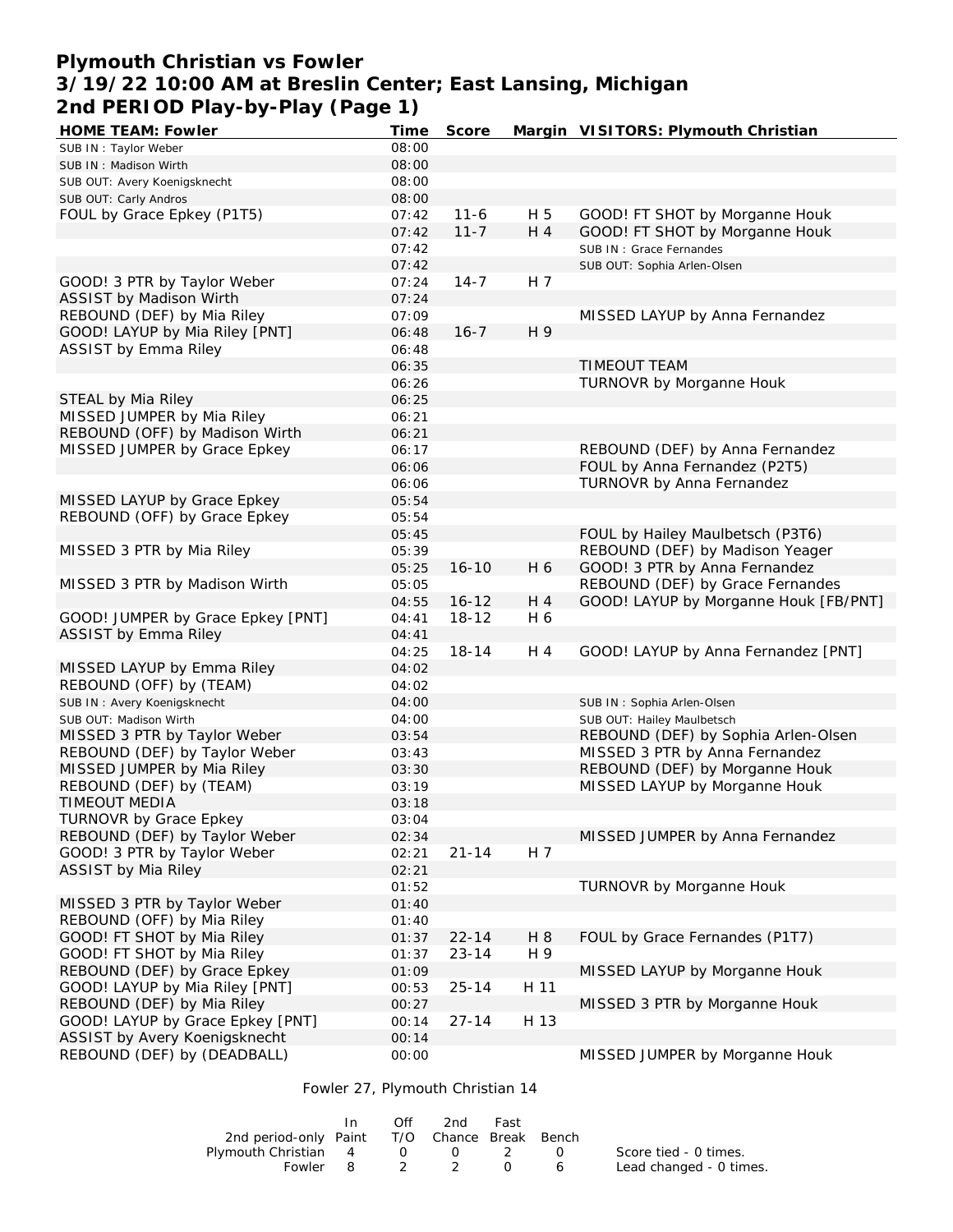## **Plymouth Christian vs Fowler 3/19/22 10:00 AM at Breslin Center; East Lansing, Michigan 3rd PERIOD Play-by-Play (Page 1)**

| HOME TEAM: Fowler                                              | Time           | Score     |      | Margin VISITORS: Plymouth Christian                        |
|----------------------------------------------------------------|----------------|-----------|------|------------------------------------------------------------|
| GOOD! LAYUP by Mia Riley [PNT]                                 | 07:35          | $29 - 14$ | H 15 |                                                            |
|                                                                | 07:17          | $29 - 17$ | H 12 | GOOD! 3 PTR by Morganne Houk                               |
|                                                                | 07:17          |           |      | ASSIST by Anna Fernandez                                   |
| GOOD! LAYUP by Emma Riley [PNT]                                | 06:55          | $31 - 17$ | H 14 |                                                            |
| GOOD! FT SHOT by Emma Riley                                    | 06:54          | $32 - 17$ | H 15 | FOUL by Anna Fernandez (P3T1)                              |
| FOUL by Emma Riley (P2T1)                                      | 06:29          |           |      |                                                            |
| FOUL by Emma Riley (P3T2)                                      | 06:17          | $32 - 18$ | H 14 | GOOD! FT SHOT by Hailey Maulbetsch                         |
| REBOUND (DEF) by Grace Epkey                                   | 06:17          |           |      | MISSED FT SHOT by Hailey Maulbetsch                        |
| SUB IN: Taylor Weber                                           | 06:17          |           |      | SUB IN: Grace Fernandes                                    |
| SUB OUT: Emma Riley                                            | 06:17          |           |      | SUB OUT: Sophia Arlen-Olsen                                |
| TURNOVR by Mia Riley                                           | 05:50          |           |      |                                                            |
|                                                                | 05:48          |           |      | STEAL by Grace Fernandes                                   |
| FOUL by Grace Epkey (P2T3)                                     | 05:38          | $32 - 19$ | H 13 | GOOD! FT SHOT by Anna Fernandez                            |
|                                                                | 05:38          | $32 - 20$ | H 12 | GOOD! FT SHOT by Anna Fernandez                            |
| MISSED JUMPER by Taylor Weber                                  | 05:19          |           |      | REBOUND (DEF) by Morganne Houk                             |
|                                                                | 05:11          | $32 - 22$ | H 10 | GOOD! LAYUP by Morganne Houk [PNT]                         |
| MISSED JUMPER by Mia Riley                                     | 04:46          |           |      |                                                            |
| REBOUND (OFF) by Mia Riley                                     | 04:46          |           |      |                                                            |
| MISSED 3 PTR by Taylor Weber                                   | 04:42          |           |      |                                                            |
| REBOUND (OFF) by Carly Andros                                  | 04:42          |           |      |                                                            |
| MISSED JUMPER by Mia Riley                                     | 04:33          |           |      | REBOUND (DEF) by Grace Fernandes                           |
| REBOUND (DEF) by Mia Riley                                     | 04:25          |           |      | MISSED LAYUP by Anna Fernandez                             |
| MISSED JUMPER by Mia Riley                                     | 04:19          |           |      | REBOUND (DEF) by Madison Yeager                            |
| FOUL by Mia Riley (P1T4)                                       | 04:11          |           |      |                                                            |
|                                                                | 03:54          |           |      | TURNOVR by Hailey Maulbetsch                               |
| STEAL by Avery Koenigsknecht                                   | 03:52          |           |      |                                                            |
| GOOD! LAYUP by Grace Epkey [FB/PNT]                            | 03:48          | $34 - 22$ | H 12 |                                                            |
| ASSIST by Mia Riley                                            | 03:48          |           |      |                                                            |
| GOOD! FT SHOT by Grace Epkey                                   | 03:48          | $35 - 22$ | H 13 | FOUL by Morganne Houk (P2T2)                               |
| TIMEOUT media                                                  | 03:48          |           |      |                                                            |
| SUB IN: Madison Wirth                                          | 03:48          |           |      |                                                            |
| SUB OUT: Avery Koenigsknecht                                   | 03:48          |           |      |                                                            |
|                                                                | 03:35          | $35 - 25$ | H 10 | GOOD! 3 PTR by Morganne Houk                               |
|                                                                | 03:35          |           |      | ASSIST by Anna Fernandez                                   |
| TURNOVR by Grace Epkey                                         | 03:17          |           |      |                                                            |
|                                                                | 03:15          |           |      | STEAL by Morganne Houk                                     |
|                                                                | 03:12          | $35 - 27$ | H 8  | GOOD! LAYUP by Anna Fernandez [FB/PNT]                     |
|                                                                | 03:12          |           |      | ASSIST by Morganne Houk                                    |
| MISSED 3 PTR by Mia Riley                                      | 02:49          |           |      |                                                            |
| REBOUND (OFF) by Taylor Weber                                  | 02:49          |           |      |                                                            |
| GOOD! 3 PTR by Madison Wirth                                   | 02:23          | $38 - 27$ | H 11 |                                                            |
| ASSIST by Mia Riley                                            | 02:23          |           |      |                                                            |
|                                                                | 02:04          | 38-30     | H 8  | GOOD! 3 PTR by Morganne Houk                               |
|                                                                | 02:04          | $41 - 30$ | H 11 | ASSIST by Madison Yeager                                   |
| GOOD! 3 PTR by Madison Wirth                                   | 01:50          |           |      |                                                            |
| <b>ASSIST by Carly Andros</b><br><b>BLOCK by Grace Epkey</b>   | 01:50<br>01:39 |           |      | MISSED 3 PTR by Anna Fernandez                             |
| REBOUND (DEF) by Madison Wirth                                 |                |           |      |                                                            |
|                                                                | 01:37          |           |      |                                                            |
| TURNOVR by Madison Wirth                                       | 01:34          | $41 - 32$ |      | GOOD! LAYUP by Anna Fernandez [PNT]                        |
|                                                                | 01:23          |           | H 9  |                                                            |
| FOUL by Madison Wirth (P1T5)<br><b>TURNOVR by Carly Andros</b> | 01:23<br>00:54 | $41 - 33$ | H 8  | GOOD! FT SHOT by Anna Fernandez<br>STEAL by Anna Fernandez |
|                                                                | 00:49          |           |      | MISSED 3 PTR by Anna Fernandez                             |
|                                                                | 00:49          |           |      | REBOUND (OFF) by Grace Fernandes                           |
| REBOUND (DEF) by Carly Andros                                  | 00:39          |           |      | MISSED 3 PTR by Morganne Houk                              |
| GOOD! 3 PTR by Taylor Weber                                    | 00:09          | 44-33     | H 11 |                                                            |
| ASSIST by Mia Riley                                            | 00:09          |           |      |                                                            |

#### Fowler 44, Plymouth Christian 33

|                                              | In In | Off | 2nd            | Fast |                |                         |
|----------------------------------------------|-------|-----|----------------|------|----------------|-------------------------|
| 3rd period-only Paint T/O Chance Break Bench |       |     |                |      |                |                         |
| Plymouth Christian 6 7 0 2                   |       |     |                |      | $\overline{0}$ | Score tied - 0 times.   |
|                                              |       |     | Fowler 6 3 3 2 |      |                | Lead changed - 0 times. |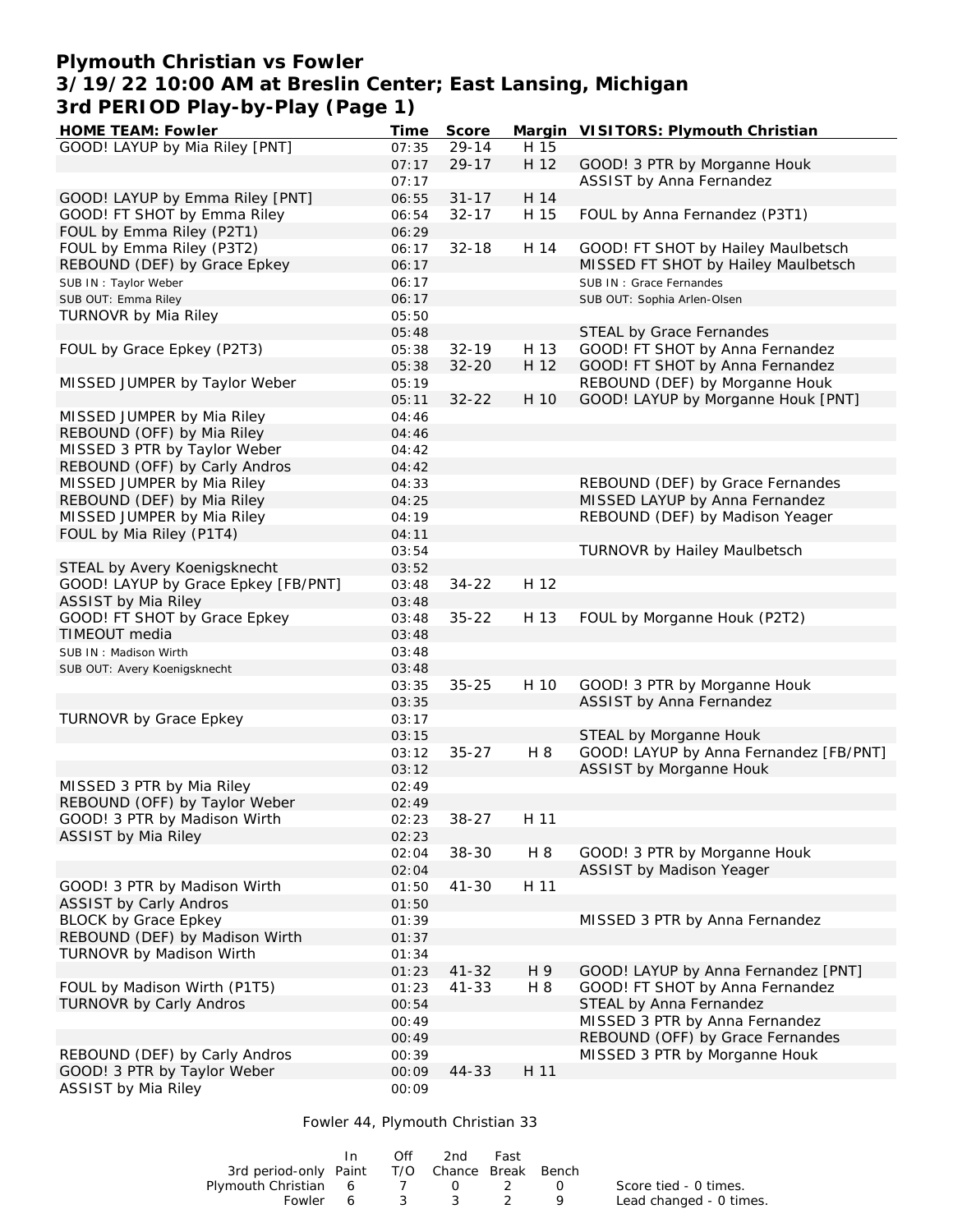# **Plymouth Christian vs Fowler 3/19/22 10:00 AM at Breslin Center; East Lansing, Michigan 4th PERIOD Play-by-Play (Page 1)**

| HOME TEAM: Fowler                      | Time  | Score     |      | Margin VISITORS: Plymouth Christian    |
|----------------------------------------|-------|-----------|------|----------------------------------------|
|                                        | 08:00 |           |      | SUB IN: Grace Fernandes                |
|                                        | 08:00 |           |      | SUB OUT: Sophia Arlen-Olsen            |
| FOUL by Mia Riley (P2T6)               | 07:52 | 44-34     | H 10 | GOOD! FT SHOT by Anna Fernandez        |
|                                        | 07:52 | 44-35     | H 9  | GOOD! FT SHOT by Anna Fernandez        |
| GOOD! LAYUP by Emma Riley [PNT]        | 07:15 | $46 - 35$ | H 11 |                                        |
| FOUL by Avery Koenigsknecht (P2T7)     | 06:51 |           |      | MISSED FT SHOT by Morganne Houk        |
| REBOUND (DEF) by Mia Riley             | 06:51 |           |      |                                        |
|                                        | 06:51 |           |      | SUB IN : Alivia Lavigine               |
|                                        | 06:51 |           |      | SUB OUT: Grace Fernandes               |
| TURNOVR by Emma Riley                  | 06:32 |           |      |                                        |
|                                        | 06:31 |           |      | STEAL by Anna Fernandez                |
|                                        | 06:27 | $46 - 37$ | H 9  | GOOD! LAYUP by Anna Fernandez [FB/PNT] |
|                                        | 06:27 |           |      | ASSIST by Alivia Lavigine              |
| GOOD! JUMPER by Avery Koenigsknecht [P | 06:09 | 48-37     | H 11 |                                        |
| ASSIST by Mia Riley                    | 06:09 |           |      |                                        |
| REBOUND (DEF) by Carly Andros          | 05:56 |           |      | MISSED 3 PTR by Morganne Houk          |
| GOOD! FT SHOT by Avery Koenigsknecht   | 05:31 | 49-37     | H 12 | FOUL by Madison Yeager (P1T3)          |
| GOOD! FT SHOT by Avery Koenigsknecht   | 05:31 | 50-37     | H 13 |                                        |
|                                        | 05:21 | 50-39     | H 11 | GOOD! JUMPER by Madison Yeager         |
| MISSED 3 PTR by Avery Koenigsknecht    | 04:51 |           |      |                                        |
| REBOUND (OFF) by Carly Andros          | 04:51 |           |      |                                        |
| MISSED LAYUP by Carly Andros           | 04:46 |           |      |                                        |
| REBOUND (OFF) by Emma Riley            | 04:46 |           |      |                                        |
| GOOD! LAYUP by Emma Riley [PNT]        | 04:39 | 52-39     | H 13 |                                        |
| REBOUND (DEF) by Carly Andros          | 04:27 |           |      | MISSED LAYUP by Morganne Houk          |
|                                        | 04:12 |           |      | FOUL by Madison Yeager (P2T4)          |
| MISSED LAYUP by Carly Andros           | 04:02 |           |      | REBOUND (DEF) by Alivia Lavigine       |
|                                        | 03:52 |           |      | TURNOVR by Anna Fernandez              |
| STEAL by Mia Riley                     | 03:51 |           |      |                                        |
| TURNOVR by Emma Riley                  | 03:47 |           |      |                                        |
|                                        | 03:46 |           |      | STEAL by Morganne Houk                 |
|                                        | 03:40 |           |      | <b>TIMEOUT TEAM</b>                    |
| FOUL by Grace Epkey (P3T8)             | 03:28 | $52 - 40$ | H 12 | GOOD! FT SHOT by Morganne Houk         |
|                                        | 03:28 | $52 - 41$ | H 11 | GOOD! FT SHOT by Morganne Houk         |
| TURNOVR by Avery Koenigsknecht         | 03:18 |           |      |                                        |
| REBOUND (DEF) by Emma Riley            | 03:07 |           |      | MISSED LAYUP by Madison Yeager         |
|                                        | 02:55 |           |      | FOUL by Hailey Maulbetsch (P4T5)       |
|                                        | 02:37 |           |      | FOUL by Madison Yeager (P3T6)          |
|                                        | 02:37 |           |      | SUB IN: Sophia Arlen-Olsen             |
|                                        | 02:37 |           |      | SUB OUT: Anna Fernandez                |
| GOOD! FT SHOT by Emma Riley            | 02:33 | $53 - 41$ | H 12 | FOUL by Sophia Arlen-Olsen (P1T7)      |
| MISSED FT SHOT by Emma Riley           | 02:33 |           |      | REBOUND (DEF) by Morganne Houk         |
| SUB IN: Taylor Weber                   | 02:33 |           |      | SUB IN: Anna Fernandez                 |
| SUB OUT: Carly Andros                  | 02:33 |           |      | SUB OUT: Sophia Arlen-Olsen            |
| REBOUND (DEF) by Grace Epkey           | 02:26 |           |      | MISSED LAYUP by Morganne Houk          |
| TIMEOUT 30sec                          | 02:12 |           |      |                                        |
| SUB IN: Carly Andros                   | 02:12 |           |      |                                        |
| SUB OUT: Grace Epkey                   | 02:12 |           |      |                                        |
| GOOD! FT SHOT by Emma Riley            | 01:54 | 54-41     | H 13 | FOUL by Morganne Houk (P3T8)           |
| MISSED FT SHOT by Emma Riley           | 01:54 |           |      | REBOUND (DEF) by Morganne Houk         |
| REBOUND (DEF) by Carly Andros          | 01:47 |           |      | MISSED JUMPER by Anna Fernandez        |
| MISSED FT SHOT by Carly Andros         | 01:45 |           |      | FOUL by Anna Fernandez (P4T9)          |
| REBOUND (OFF) by Carly Andros          | 01:45 |           |      |                                        |
| GOOD! LAYUP by Carly Andros [PNT]      | 01:42 | 56-41     | H 15 |                                        |
| REBOUND (DEF) by Mia Riley             | 01:33 |           |      | MISSED 3 PTR by Hailey Maulbetsch      |
| TIMEOUT 30sec                          | 01:23 |           |      |                                        |
| SUB IN : Grace Epkey                   | 01:23 |           |      |                                        |
| TURNOVR by Mia Riley                   | 01:14 |           |      |                                        |
|                                        | 01:13 |           |      | STEAL by Madison Yeager                |
|                                        | 01:10 |           |      | TURNOVR by Hailey Maulbetsch           |
|                                        |       |           |      |                                        |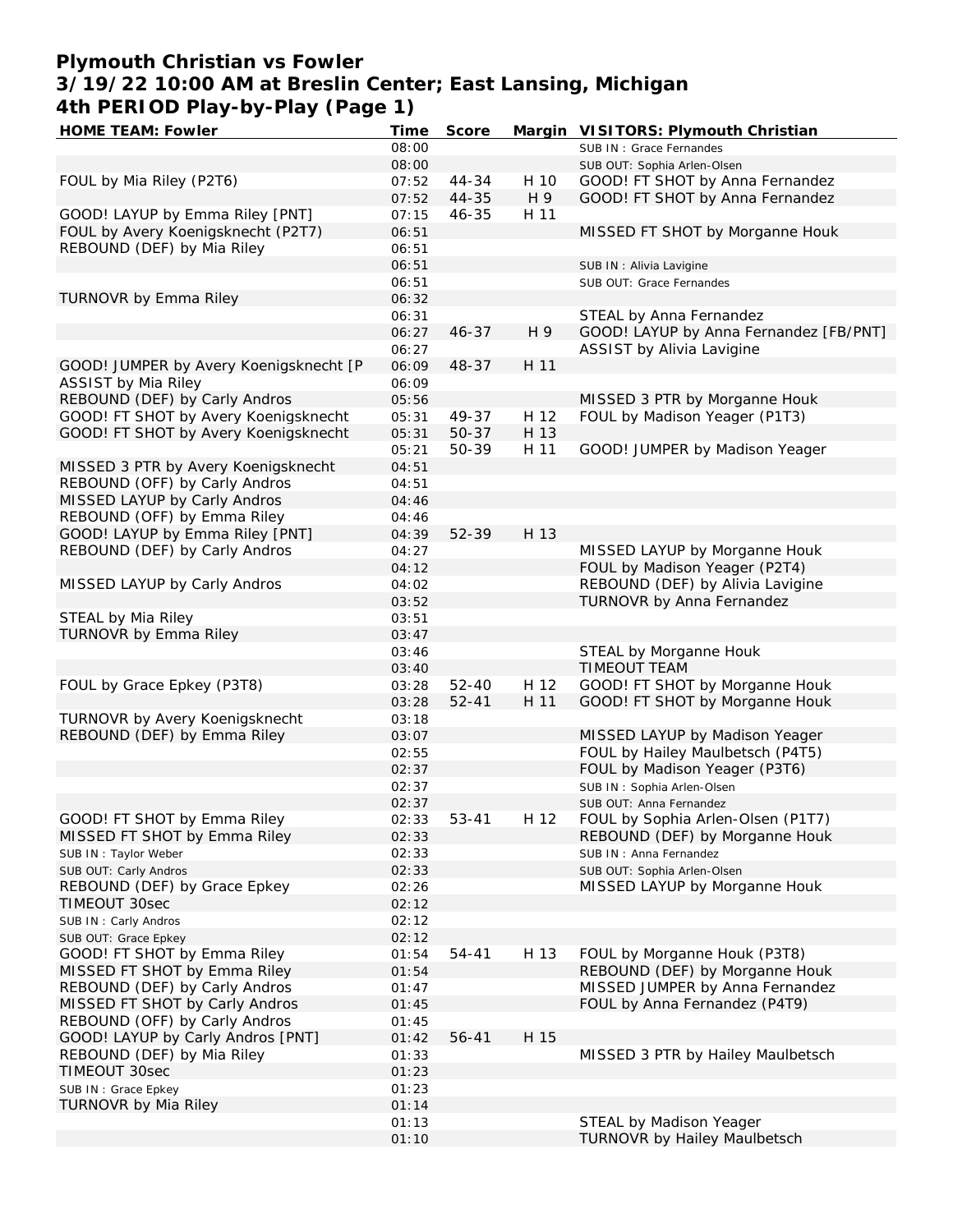# **Plymouth Christian vs Fowler 3/19/22 10:00 AM at Breslin Center; East Lansing, Michigan 4th PERIOD Play-by-Play (Page 2)**

| <b>HOME TEAM: Fowler</b>      | Time  | Score     | Margin | VISITORS: Plymouth Christian        |
|-------------------------------|-------|-----------|--------|-------------------------------------|
| MISSED FT SHOT by Emma Riley  | 01:01 |           |        | FOUL by Madison Yeager (P4T10)      |
| REBOUND (OFF) by (DEADBALL)   | 01:01 |           |        |                                     |
| GOOD! FT SHOT by Emma Riley   | 01:01 | $57 - 41$ | H 16   |                                     |
| SUB OUT: Carly Andros         | 01:01 |           |        |                                     |
|                               | 00:56 | $57 - 44$ | H 13   | GOOD! 3 PTR by Anna Fernandez       |
|                               | 00:54 |           |        | TIMEOUT 30sec                       |
| SUB IN: Carly Andros          | 00:54 |           |        |                                     |
| SUB OUT: Taylor Weber         | 00:54 |           |        |                                     |
| MISSED FT SHOT by Emma Riley  | 00:53 |           |        | FOUL by Morganne Houk (P4T11)       |
| REBOUND (OFF) by (DEADBALL)   | 00:53 |           |        |                                     |
| GOOD! FT SHOT by Emma Riley   | 00:53 | 58-44     | H 14   |                                     |
| REBOUND (DEF) by Grace Epkey  | 00:45 |           |        | MISSED 3 PTR by Morganne Houk       |
| MISSED FT SHOT by Grace Epkey | 00:40 |           |        | FOUL by Madison Yeager (P5T12)      |
| REBOUND (OFF) by (DEADBALL)   | 00:40 |           |        |                                     |
| GOOD! FT SHOT by Grace Epkey  | 00:40 | 59-44     | H 15   |                                     |
|                               | 00:40 |           |        | SUB IN: Sophia Arlen-Olsen          |
|                               | 00:40 |           |        | SUB OUT: Madison Yeager             |
| REBOUND (DEF) by Mia Riley    | 00:31 |           |        | MISSED 3 PTR by Anna Fernandez      |
| GOOD! FT SHOT by Mia Riley    | 00:24 | 60-44     | H 16   | FOUL by Sophia Arlen-Olsen (P2T13)  |
| GOOD! FT SHOT by Mia Riley    | 00:24 | $61 - 44$ | H 17   |                                     |
| SUB IN: Madison Wirth         | 00:24 |           |        |                                     |
| SUB OUT: Carly Andros         | 00:24 |           |        |                                     |
|                               | 00:18 | $61 - 46$ | H 15   | GOOD! LAYUP by Anna Fernandez [PNT] |

Fowler 61, Plymouth Christian 46

|                                              | Off | 2nd -                                                          | Fast |                      |                         |
|----------------------------------------------|-----|----------------------------------------------------------------|------|----------------------|-------------------------|
| 4th period-only Paint T/O Chance Break Bench |     |                                                                |      |                      |                         |
| Plymouth Christian 4 4                       |     | $\left( \begin{array}{ccc} 1 & 1 \\ 1 & 1 \end{array} \right)$ |      | $\sim$ $\sim$ $\sim$ | Score tied - 0 times.   |
| Fowler 8                                     |     | $1 \quad 4$                                                    |      |                      | Lead changed - 0 times. |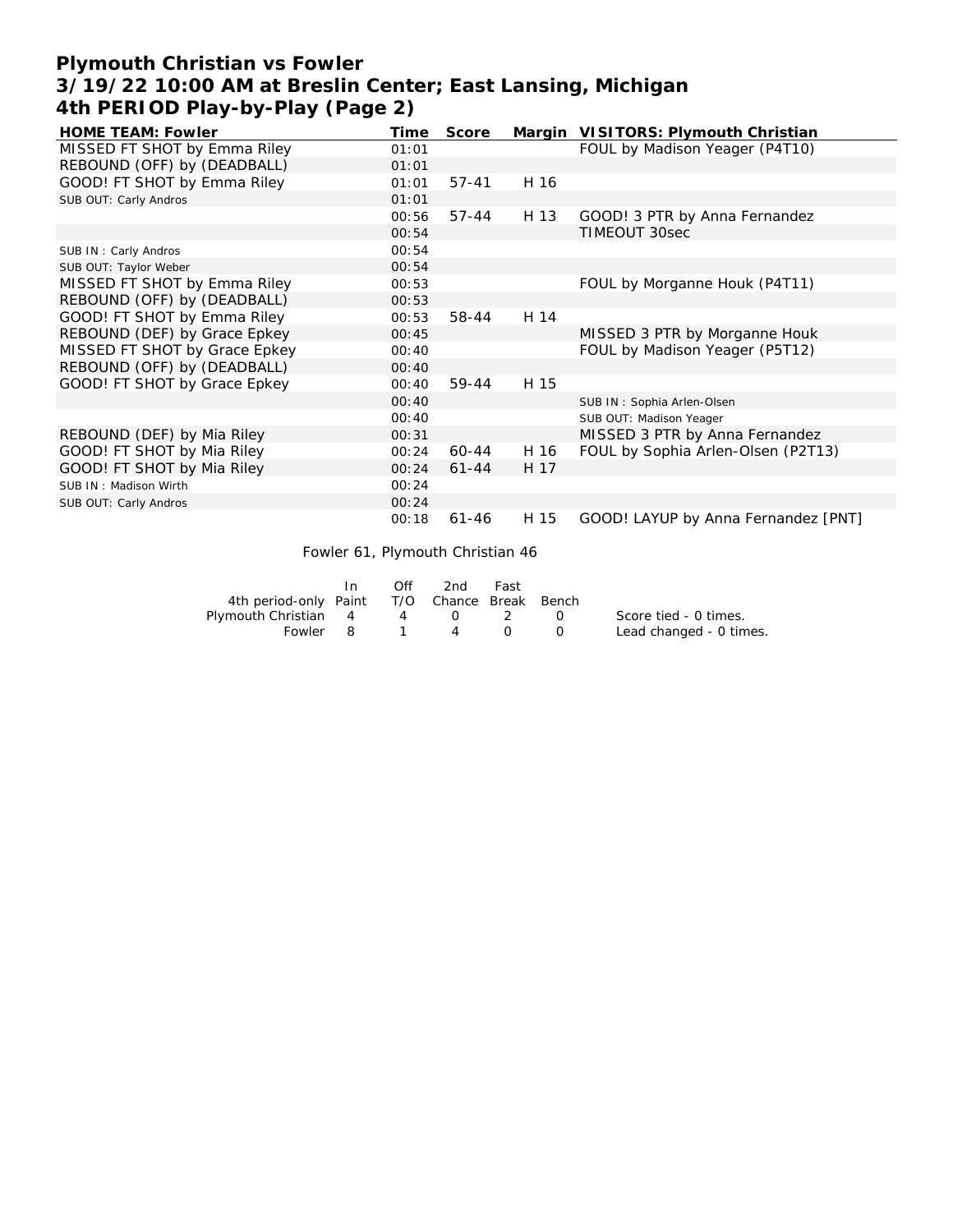### **Official Basketball Box Score -- Thru 1st Period Plymouth Christian vs Fowler 3/19/22 10:00 AM at Breslin Center; East Lansing, Michigan**

**Plymouth Christian 5 • 22-5**

|    |                                                                                                 | Total              | $3-Ptr$              |         |     | Rebounds |                |    |                |   |    |            |     |                      |
|----|-------------------------------------------------------------------------------------------------|--------------------|----------------------|---------|-----|----------|----------------|----|----------------|---|----|------------|-----|----------------------|
| ## | Player                                                                                          |                    | FG-FGA FG-FGA FT-FTA |         | Off | Def      | <b>Tot</b>     | PF | TР             | A | TO | <b>BIK</b> | Stl | Min                  |
| 01 | Anna Fernandez                                                                                  | $1 - 5$<br>$\star$ | 0-1                  | $0 - 0$ | 0   | 2        | ⌒              |    | ⌒              | 0 |    | O          |     | 8                    |
| 02 | Morganne Houk                                                                                   | $0 - 3$<br>$\star$ | $0 - 0$              | $0 - 0$ | Ω   | $\Omega$ | O              |    | $\overline{O}$ |   |    | $\Omega$   |     | 8                    |
| 05 | Madison Yeager                                                                                  | 1-1<br>$\star$     | $0 - 0$              | $0 - 0$ | 0   |          |                | Ω  | $\overline{2}$ | O | っ  |            |     | 8                    |
| 12 | Sophia Arlen-Olsen                                                                              | $0 - 0$<br>$\star$ | $0 - 0$              | $0 - 0$ | 0   | Ο        | O              | O  | 0              | O | O  | $\Omega$   |     | 4                    |
| 35 | <b>Hailey Maulbetsch</b>                                                                        | $O - 1$<br>$\star$ | $O - 1$              | $1 - 2$ | 0   | 2        | $\overline{2}$ | 2  |                | Ο | Ω  |            |     |                      |
| 04 | Grace Fernandes                                                                                 | $O-O$              | $O-O$                | $O - O$ | 0   | O        | O              | O  | 0              | 0 | 0  | $\Omega$   | O   | $0+$                 |
| 10 | Alivia Lavigine                                                                                 | $0 - 0$            | $0 - 0$              | $0 - 0$ | Ω   | ∩        | O              | ი  | ∩              | Ω | Ω  | $\Omega$   |     | 3                    |
|    | Team                                                                                            |                    |                      |         |     | 2        | 3 <sub>l</sub> |    |                |   |    |            |     |                      |
|    | Totals                                                                                          | $2 - 10$           | $0 - 2$              | $1 - 2$ |     |          | 8              | 4  | 5 <sup>1</sup> |   | 4  | 2          | ⌒   |                      |
|    | $1st - FG$ %:<br>20.0%<br>$2 - 10$<br>$2 - 10$<br>Game:<br>3FG %:<br>$0 - 2$<br>0.0%<br>$0 - 2$ | 20.0%<br>$0.0\%$   |                      |         |     |          |                |    |                |   |    |            |     | Deadball<br>Rebounds |

0

0

#### **Fowler 11 • 24-3**

FT %: 1-2 50.0%

|    |                                                                                                        |                                       | Total                             | $3-Ptr$              |         | Rebounds    |          |                |               |     |   |          |          |                |                      |
|----|--------------------------------------------------------------------------------------------------------|---------------------------------------|-----------------------------------|----------------------|---------|-------------|----------|----------------|---------------|-----|---|----------|----------|----------------|----------------------|
| ## | Player                                                                                                 |                                       |                                   | FG-FGA FG-FGA FT-FTA |         | Off Def Tot |          |                | PF            | ТP  | А | TO.      | Blk      | Stll           | Min                  |
| 01 | Emma Riley                                                                                             | $\star$                               | $1 - 4$                           | 1-3                  | $0 - 0$ | Ο           | O        |                |               | 3   |   | O        | O        |                | 8                    |
| 03 | Avery Koenigsknecht                                                                                    | $\star$                               | $0 - 0$                           | $0 - 0$              | $1 - 2$ | 0           | 2        | $\overline{2}$ |               |     |   |          | $\Omega$ |                | 6                    |
| 04 | Carly Andros                                                                                           | $\star$                               | $0 - 0$                           | $O-O$                | $0-0$   | 0           | Ω        | 0              | $\mathcal{P}$ |     | Ω |          | Ω        |                | 3                    |
| 23 | Grace Epkey                                                                                            | $\star$                               | $1 - 3$                           | $0 - 0$              | $0 - 0$ | 4           | 2        | 6              | O             | ⌒   |   |          |          |                | 8                    |
| 25 | Mia Riley                                                                                              | $\star$                               | $2 - 6$                           | $1 - 3$              | $0 - 0$ | 0           | 4        | 4              | O             | 5   | Ω | Ω        | 0        |                | 8                    |
| 02 | Taylor Weber                                                                                           |                                       | $O - 1$                           | $O - 1$              | $0 - 0$ |             | $\Omega$ |                | Ω             |     | O | $\Omega$ | $\Omega$ |                | 3                    |
| 15 | Madison Wirth                                                                                          |                                       | $O - 1$                           | $O - 1$              | $0 - 0$ | Ο           | Ω        |                | Ω             |     | Ω | Ω        | $\Omega$ |                | $\mathcal{P}$        |
|    | Team                                                                                                   |                                       |                                   |                      |         | Ο           | 0        | 0              |               |     |   |          |          |                |                      |
|    | <b>Totals</b>                                                                                          |                                       | $4 - 15$                          | $2 - 8$              | $1 - 2$ | 5           | 8        | 13             | 4             | 111 | 3 | 3        |          | $\overline{2}$ |                      |
|    | 1st - FG %: 4-15<br>26.7%<br>Game:<br>3FG %:<br>25.0%<br>$2 - 8$<br>$FT \Omega L$ $1 \Omega$<br>EO OOZ | $4 - 15$<br>$2 - 8$<br>1 <sub>2</sub> | 26.7%<br>25.0%<br>$E \cap \Omega$ |                      |         |             |          |                |               |     |   |          |          |                | Deadball<br>Rebounds |

Officials: John O'Hagan, Henry Velasquez, Daniel Jukuri Technical fouls: Plymouth Christian-None. Fowler-None. Attendance:

| Score by periods    | 1st | 2nd | $3rd$ | ⊤ota∟ |
|---------------------|-----|-----|-------|-------|
| IPIvmouth Christian |     |     |       |       |
| Fowler              |     |     |       |       |

1-2 50.0%

<sup>3</sup>FG %: 0-2 0.0% FT %: 1-2 50.0% 0-2 0.0% 1-2 50.0%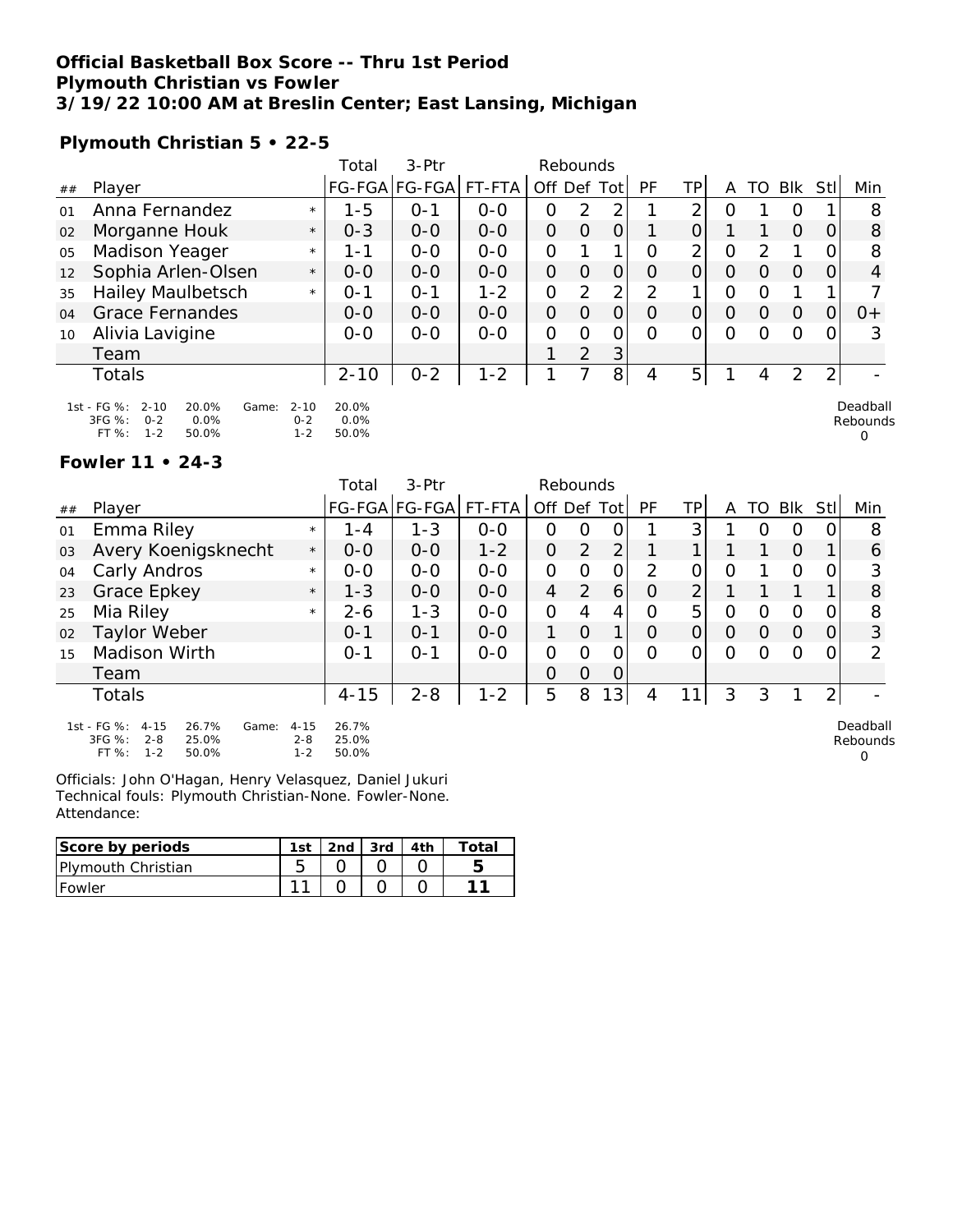### **Official Basketball Box Score -- Thru 2nd Period Plymouth Christian vs Fowler 3/19/22 10:00 AM at Breslin Center; East Lansing, Michigan**

**Plymouth Christian 14 • 22-5**

|                   |                                                                                                       |                                | Total                    | 3-Ptr                                   |                         |             | Rebounds       |                 |    |                |          |          |          |     |                      |
|-------------------|-------------------------------------------------------------------------------------------------------|--------------------------------|--------------------------|-----------------------------------------|-------------------------|-------------|----------------|-----------------|----|----------------|----------|----------|----------|-----|----------------------|
| ##                | Player                                                                                                |                                |                          | FG-FGA FG-FGA  FT-FTA                   |                         | Off Def Tot |                |                 | PF | ΤP             | A        | TO       | Blk      | Stl | Min                  |
| 01                | Anna Fernandez                                                                                        | $\star$                        | $3 - 10$                 | 1-3                                     | $O - O$                 | 0           | 3              | 3               | 2  | ⇁              | Ο        | 2        | O        |     | 16                   |
| 02                | Morganne Houk                                                                                         | $\star$                        | $1 - 8$                  | $O - 1$                                 | $2 - 2$                 | 0           |                | 1               |    | 4              |          | 3        | $\Omega$ |     | 16                   |
| 05                | Madison Yeager                                                                                        | $\star$                        | 1 - 1                    | $0 - 0$                                 | $0 - 0$                 | 0           | 2              | $\overline{2}$  | 0  | $\overline{2}$ | 0        | 2        |          |     | 16                   |
| $12 \overline{ }$ | Sophia Arlen-Olsen                                                                                    | $\star$                        | $O-O$                    | $0 - 0$                                 | $0 - 0$                 | 0           |                | 1               | O  | 0              | $\Omega$ | 0        | $\Omega$ | O   | 8                    |
| 35                | <b>Hailey Maulbetsch</b>                                                                              | $\star$                        | $0 - 1$                  | $O - 1$                                 | $1 - 2$                 | 0           | 2              | $\overline{2}$  | 3  |                | 0        | O        |          |     | 11                   |
| O <sub>4</sub>    | <b>Grace Fernandes</b>                                                                                |                                | $O-O$                    | $0 - 0$                                 | $O-O$                   | 0           |                | 1               |    | 0              | O        | $\Omega$ | $\Omega$ |     | 8                    |
| 10                | Alivia Lavigine                                                                                       |                                | $0 - 0$                  | $0 - 0$                                 | $0 - 0$                 | $\Omega$    | 0              | Ω               | Ω  | 0              | 0        | Ω        | $\Omega$ |     | 3                    |
|                   | Team                                                                                                  |                                |                          |                                         |                         |             | $\overline{2}$ | 3               |    |                |          |          |          |     |                      |
|                   | <b>Totals</b>                                                                                         |                                | $5 - 20$                 | $1 - 5$                                 | $3 - 4$                 |             | 12             | 13 <sub>1</sub> |    | 14.            |          |          | 2        |     |                      |
|                   | 1st - FG %:<br>$2 - 10$<br>20.0%<br>2nd:<br>3FG %:<br>$0 - 2$<br>$0.0\%$<br>FT %:<br>$1 - 2$<br>50.0% | $3 - 10$<br>$1 - 3$<br>$2 - 2$ | 30.0%<br>33.3%<br>100.0% | $5 - 20$<br>Game:<br>$1 - 5$<br>$3 - 4$ | 25.0%<br>20.0%<br>75.0% |             |                |                 |    |                |          |          |          |     | Deadball<br>Rebounds |

#### **Fowler 27 • 24-3**

|    |                                                                                                       |                                | Total                    | $3-$ Ptr                                  |                         |             | Rebounds       |                |          |                 |          |          |                |          |                             |
|----|-------------------------------------------------------------------------------------------------------|--------------------------------|--------------------------|-------------------------------------------|-------------------------|-------------|----------------|----------------|----------|-----------------|----------|----------|----------------|----------|-----------------------------|
| ## | Player                                                                                                |                                |                          | FG-FGA FG-FGA FT-FTA                      |                         | Off Def Tot |                |                | PF       | ΤP              | A        | TO       | Blk            | Stll     | Min                         |
| 01 | Emma Riley                                                                                            | $\star$                        | $1 - 5$                  | $1 - 3$                                   | $O - O$                 | $\Omega$    | $\Omega$       | O              |          | 3               | 3        | $\Omega$ | $\Omega$       | O        | 16                          |
| 03 | Avery Koenigsknecht                                                                                   | $\star$                        | $O-O$                    | $0 - 0$                                   | $1 - 2$                 | $\Omega$    | 2              | $\overline{2}$ |          |                 | 2        |          | $\Omega$       | 1        | 10                          |
| 04 | Carly Andros                                                                                          | $\star$                        | $0 - 0$                  | $0 - 0$                                   | $0 - 0$                 | 0           | $\Omega$       | $\Omega$       | 2        | O               | $\Omega$ |          | $\Omega$       | 0        | 3                           |
| 23 | Grace Epkey                                                                                           | $\star$                        | $3 - 7$                  | $0-0$                                     | $0-0$                   | 5           | 3              | 8 <sup>1</sup> |          | 6               |          | 2        |                |          | 16                          |
| 25 | Mia Riley                                                                                             | $\star$                        | $4 - 11$                 | $1 - 4$                                   | $2 - 2$                 |             | 6              | 7              | $\Omega$ | 11              |          | $\Omega$ | $\Omega$       |          | 16                          |
| 02 | Taylor Weber                                                                                          |                                | $2 - 5$                  | $2 - 5$                                   | $0 - 0$                 |             | 2              | 3 <sup>1</sup> | $\Omega$ | $\vert 6 \vert$ | $\Omega$ | $\Omega$ | $\overline{0}$ | $\Omega$ | 11                          |
| 15 | Madison Wirth                                                                                         |                                | $0 - 2$                  | $0 - 2$                                   | $0 - 0$                 |             | $\Omega$       |                | $\Omega$ |                 |          | $\Omega$ | $\Omega$       | 0        | 6                           |
|    | Team                                                                                                  |                                |                          |                                           |                         |             | $\overline{2}$ | 3 <sup>1</sup> |          |                 |          |          |                |          |                             |
|    | Totals                                                                                                |                                | $10 - 30$                | $4 - 14$                                  | $3 - 4$                 | 9           | 15             | 24             | 5        | 27              | 8        | 4        |                | 3        |                             |
|    | 1st - FG %:<br>$4 - 15$<br>26.7%<br>2nd:<br>3FG %:<br>$2 - 8$<br>25.0%<br>$FT%$ :<br>$1 - 2$<br>50.0% | $6 - 15$<br>$2 - 6$<br>$2 - 2$ | 40.0%<br>33.3%<br>100.0% | Game:<br>$10 - 30$<br>$4 - 14$<br>$3 - 4$ | 33.3%<br>28.6%<br>75.0% |             |                |                |          |                 |          |          |                |          | Deadball<br>Rebounds<br>0,1 |

Officials: John O'Hagan, Henry Velasquez, Daniel Jukuri Technical fouls: Plymouth Christian-None. Fowler-None. Attendance:

| Score by periods           | 1st | 2nd | 3rd | ⊺ota⊩ |
|----------------------------|-----|-----|-----|-------|
| <b>IPlymouth Christian</b> |     |     |     |       |
| <b>IFowler</b>             |     |     |     |       |